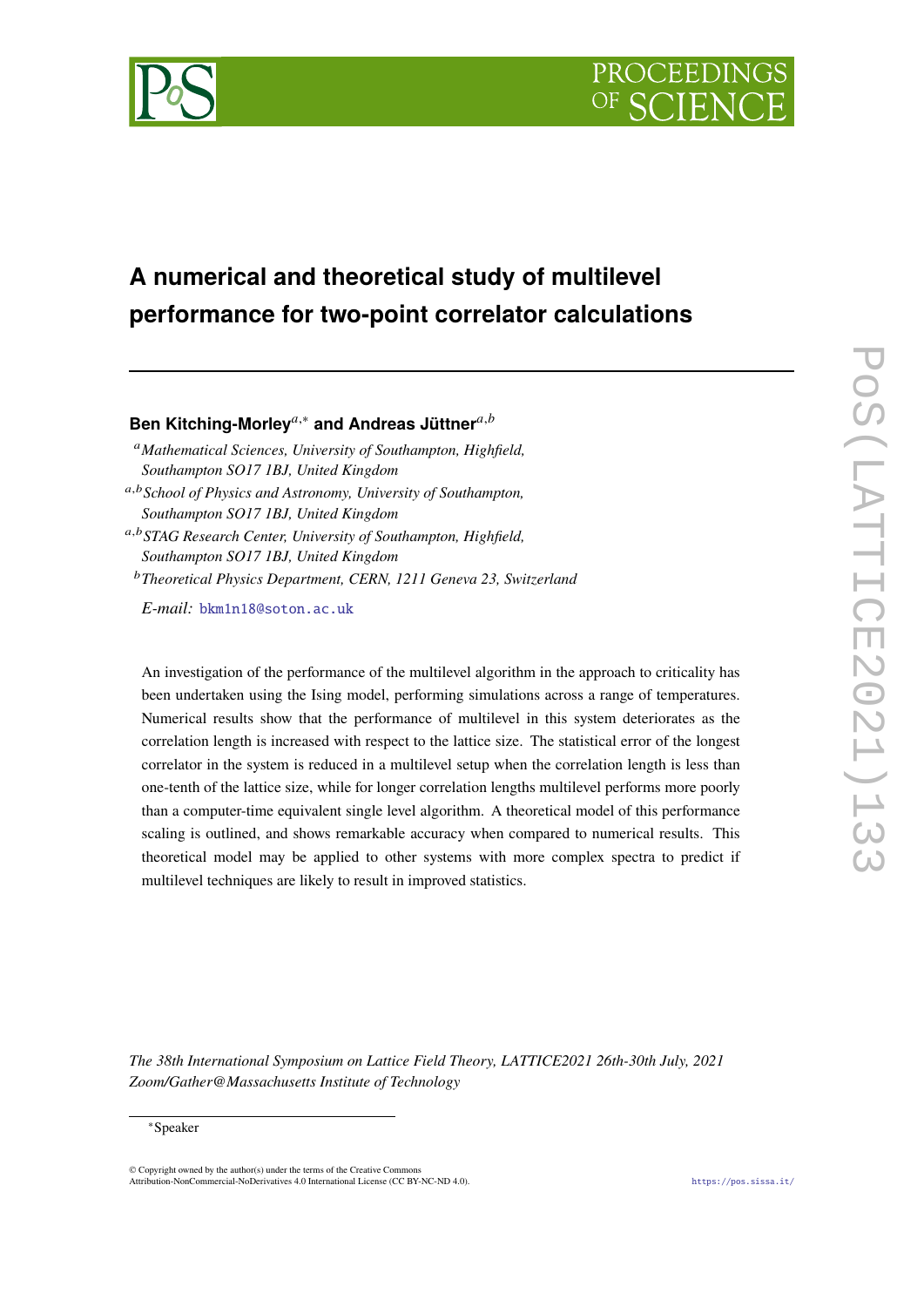# **1. Introduction**

One barrier to precise lattice results is the signal-to-noise problem. It occurs when the two-point correlator decays exponentially with increasing separation while the statistical error due to random fluctuations remains constant. Multilevel techniques ([\[1\]](#page-8-0), [\[2\]](#page-8-1)) involve dividing the lattice into subregions separated by boundaries and simulating these sub-regions independently. They have proven effective at overcoming the signal-to-noise problem, especially in lattice gauge theory. There is a great deal of interest in studying theories at criticality. Of particular interest to the authors are holographic models of the early universe [\[3\]](#page-8-2). To simulate these theories one must tune a bare mass parameter such that the theory is at a nonperturbative massless (critical) point [\[4\]](#page-8-3). In this study numerical results from the Ising model are used to study the performance of multilevel in the approach to criticality. Additionally, a theoretical model to understand this performance is proposed and tested against this numerical data.

# **2. The multilevel algorithm**

In this article we will focus on a two-level setup, splitting the lattice Λ into two sub-regions  $\{\Lambda_1, \Lambda_2\}$ which are separated by boundaries  $\partial B$ . The action is local so with boundaries one lattice site thick there are no contributions that mix  $\Lambda_1$  and  $\Lambda_2$ . The path integral can then be decomposed as

$$
\int_{x \in \Lambda} \mathcal{D}\phi(x) e^{-S[\Lambda]} = \int_{x \in \partial B} \mathcal{D}\phi(x) e^{-S[\partial B]} \prod_{r=1}^{2} \int_{x \in \Lambda_r} \mathcal{D}\phi(x) e^{-S[\Lambda_r; \partial B]}.
$$
 (1)

In performing a multilevel simulation we first produce  $N$  configurations of the whole lattice. These configurations are used to fix the boundary sites  $\partial B_i$  where  $i \in \{1, 2, ..., N\}$ . We produce sublattice ensembles, with  $M$  configurations for each boundary configuration, labelled by the index  $j_r \in \{1, 2, ..., M\}$  for sub-region  $\Lambda_r$ . In the following calculations we assume that the Monte-Carlo time between successive boundary configurations and between successive sub-lattice configurations is sufficiently large that the effects of autocorrelation can be ignored. Consider fields insertions  $\phi(x)$  and  $\phi(y)$ , where x is in sub-lattice  $\Lambda_1$  and y is in  $\Lambda_2$ . For a given boundary configuration  $\partial B_i$  the field values  $\phi(x)_{ij_1}$  and  $\phi(y)_{ij_2}$  are sampled from distributions with means  $\mu_x(\partial B_i)$  and  $\mu_y(\partial B_i)$  and variances  $\sigma_x^2(\partial B_i)$  and  $\sigma_y^2(\partial B_i)$  respectively. Defining

$$
X_i = \frac{1}{M} \sum_{j_1} \phi(x)_{ij_1}, \qquad Y_i = \frac{1}{M} \sum_{j_2} \phi(y)_{ij_2}, \tag{2}
$$

we use the central limit theorem to give us

$$
X_i \sim N\left(\mu_X(\partial B_i), \frac{\sigma_X^2(\partial B_i)}{M}\right), \qquad Y_i \sim N\left(\mu_Y(\partial B_i), \frac{\sigma_Y^2(\partial B_i)}{M}\right).
$$
 (3)

The two-point correlator is given by  $Z = (1/N) \sum_i \tilde{Z}_i/N$ , where  $\tilde{Z}_i = X_i Y_i$ . The two-point correlation between  $\phi(x)$  and  $\phi(y)$  is accounted for through the means of their distributions ( $\mu_x(\partial B_i)$ and  $\mu_v(\partial B_i)$ , which are both conditionally dependent on the boundary. There is no residual statistical correlation between  $X_i$  and  $Y_i$ . We therefore have that

$$
\langle \tilde{Z}_i \rangle = \langle X_i Y_i \rangle = \langle X_i \rangle \langle Y_i \rangle = \mu_{X_i} \mu_{Y_i},\tag{4}
$$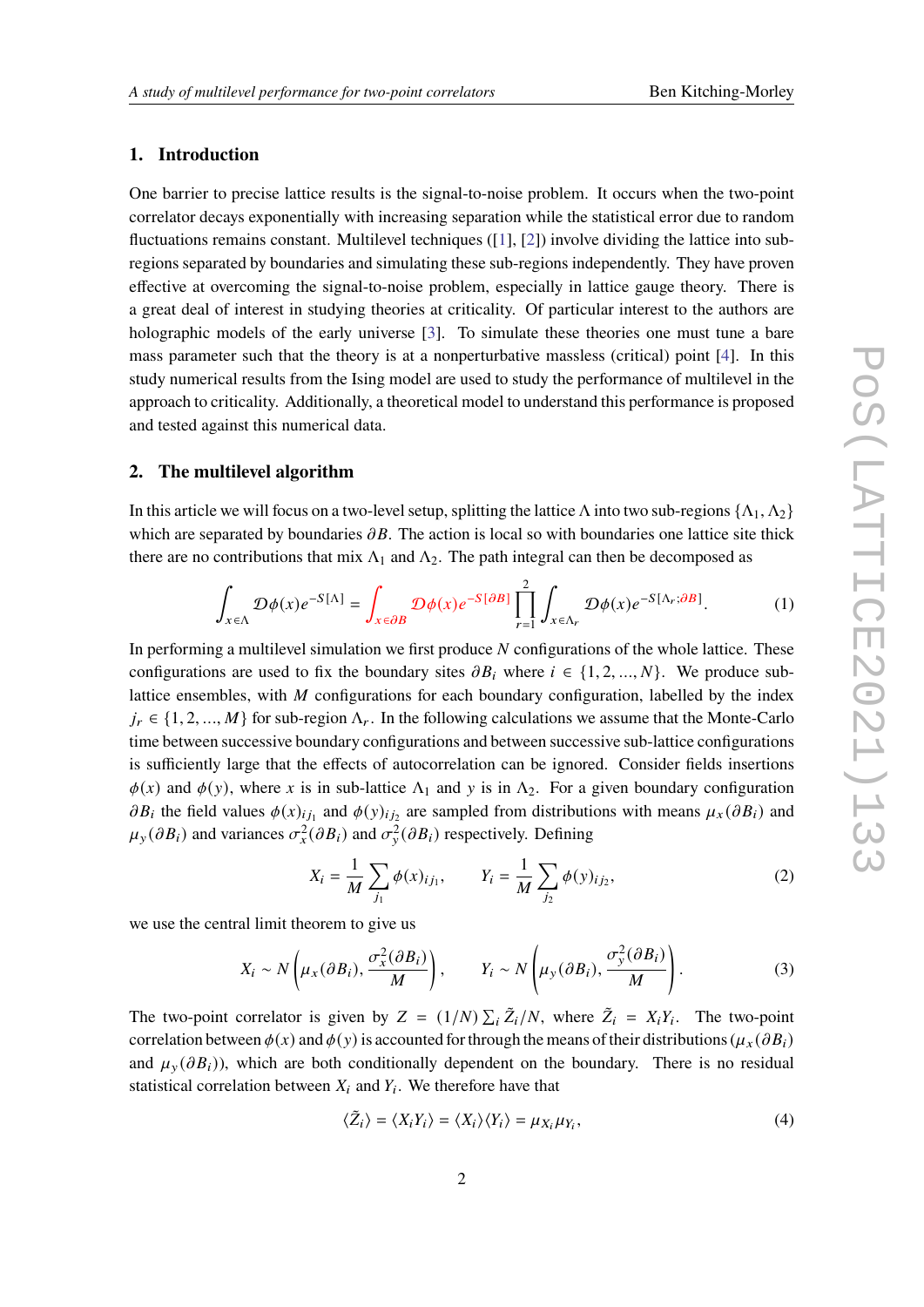where  $\mu_{X_i} = \mu_X(\partial B_i)$  and  $\mu_{Y_i} = \mu_Y(\partial B_i)$ . One can show that the variance of  $\tilde{Z}_i$  is given by

<span id="page-2-0"></span>
$$
\sigma_{\tilde{Z}_i}^2 = \sigma_{X_i}^2 \sigma_{Y_i}^2 + \mu_{X_i}^2 \sigma_{Y_i}^2 + \mu_{Y_i}^2 \sigma_{X_i}^2, \tag{5}
$$

where  $\sigma_{X_i}^2 = \sigma_x^2(\partial B_i)/M$  and  $\sigma_{Y_i}^2 = \sigma_y^2(\partial B_i)/M$ . Using E and Var to represent the expectation value and variance of  $\tilde{Z}$  as we vary the boundary configuration, the law of total variance tells us that

$$
Var(\tilde{Z}) = Var(\mu_{\tilde{Z}}) + E(\sigma_{\tilde{Z}}^2),
$$
  
=  $Var(\mu_X \mu_Y) + E(\mu_X^2 \sigma_Y^2 + \mu_Y^2 \sigma_X^2 + \sigma_X^2 \sigma_Y^2),$  (6)

giving us overall that (see also [\[5\]](#page-8-4)))

$$
Var(Z) = \frac{1}{N} \left( Var(\mu_x \mu_y) + \frac{1}{M} E(\mu_x^2 \sigma_y^2 + \mu_y^2 \sigma_x^2) + \frac{1}{M^2} E(\sigma_x^2 \sigma_y^2) \right). \tag{7}
$$

The relative contribution of the terms in this formula will determine if a multilevel algorithm outperforms a single level one. The computational cost of a multilevel simulation is equivalent to a single level simulation with  $N \times M$  configurations, which has a variance scaling like  $1/NM$ . If the two-point function is largely boundary dominated, then  $Var(\mu_x \mu_y)/N$  will be the leading scaling, and a multilevel algorithm will give correlator estimates with a variance  $M$  larger than an equivalent single level algorithm. By contrast, if the boundary has little impact on  $\phi(x)$  and  $\phi(y)$ , and these field insertions have zero mean, we achieve a  $1/NM^2$  scaling of the variance, which is an improvement over single level variance scaling by a factor of  $M$ .

Multilevel techniques are now used widely in the simulation of lattice gauge theories, however their application in other areas of lattice physics is an area of active study. Research has been done to implement multilevel in QCD with fermions where the quark propagators are non-local and thicker boundaries must be used [\[6\]](#page-8-5). Multilevel algorithms has also been studied as a potential technique to overcome critical slowing down [\[7\]](#page-8-6). Some authors have investigated the use of symmetries to improve the efficiency of multilevel [\[8\]](#page-8-7). Recently multilevel methods have been used in calculations of the muon magnetic moment [\[9\]](#page-8-8).

In this paper the two-dimensional Ising model has been used as a test system to investigate the performance of multilevel in the approach to criticality. Fields  $\phi((x, y))$  populate a two-dimensional square lattice of size L, and have values in the set  $\{-1, +1\}$ . The discretized path integral is

$$
Z = \int \mathcal{D}\phi \exp\left(-\beta \left(J \sum_{(i,j)n.n.} \phi_i \phi_j + B \sum_i \phi_i\right)\right),\tag{8}
$$

where the first term involves a sum over nearest neighbours  $(n,n)$  and the second term is the energy due to an external magnetic field, B. We take  $J = 1$ ,  $B = 0$  from here on. In this instance the system has a known second-order phase transition, with a critical temperature  $T_c = \left(\frac{1}{2}\right)^2$  $\frac{1}{2} \log(1 +$ √  $\left( \overline{2}\right)$ <sup>-1</sup> [\[10\]](#page-8-9). The theory was simulated using a Metropolis-Hastings [\[11,](#page-8-10) [12\]](#page-8-11) algorithm implemented in Python. The performance of the simulation could be improved by the use of a compiled language, parallelization and clustering techniques [\[13\]](#page-8-12). However, the Ising model is being used here only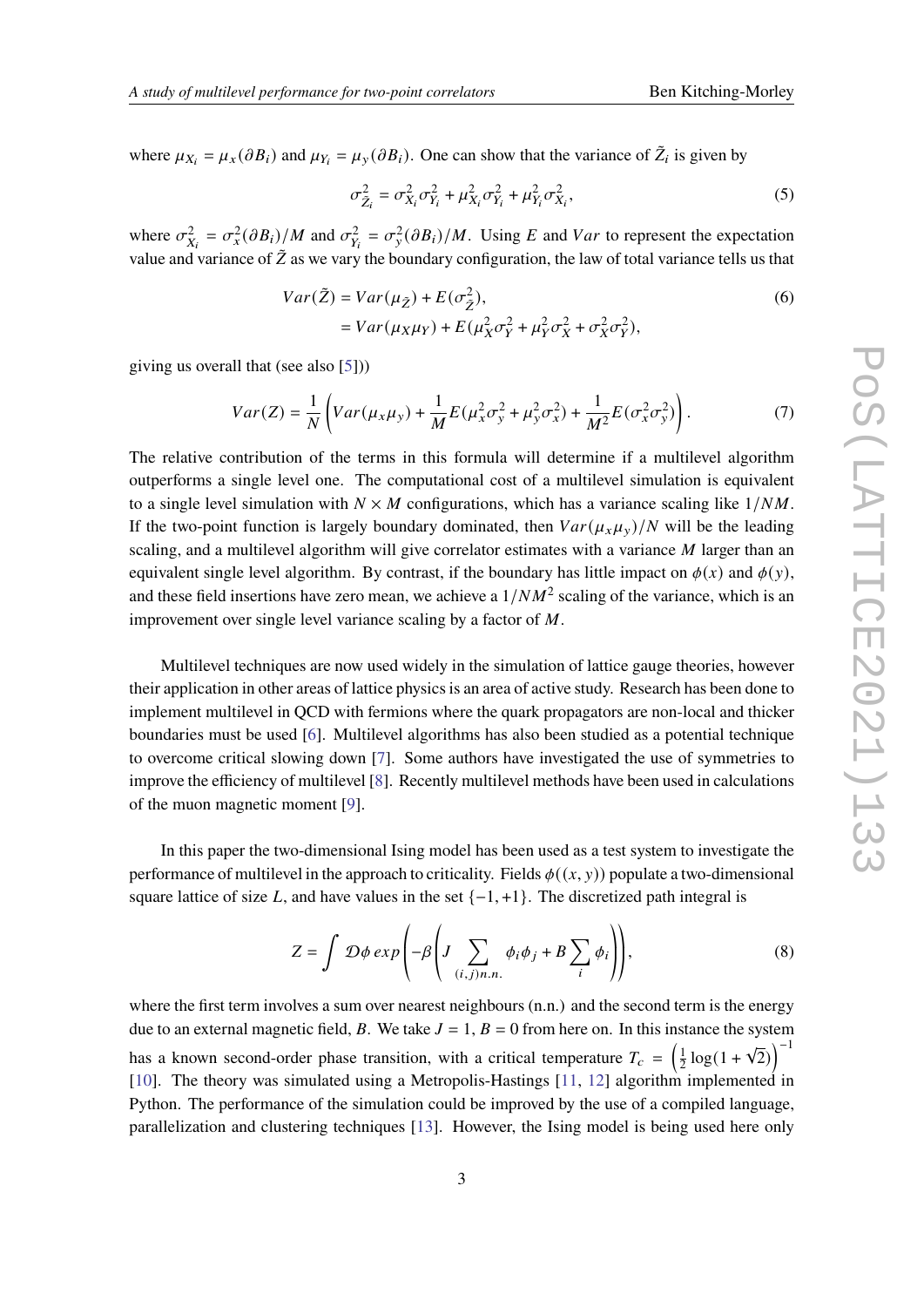

Figure 1: A multilevel set up with two sub-lattices.

as a test system to investigate multilevel and hence the precision of the results isn't intended to be competitive. For simplicity we use slice-coordinate fields from now on,  $\Phi(x) = \frac{1}{L} \sum_{y} \phi((x, y))$ . We split the lattice along the x-axis so that a given slice-coordinate field only contains contributions from  $\partial B$ ,  $\Lambda_1$  or  $\Lambda_2$ .

#### **3. Evaluating multilevel performance**

To evaluate the performance of our multilevel simulations we compare them to a computationally equivalent single level simulation with  $N_{single} = N \times M$  configurations. In this system the two-point correlator of slice coordinates at x and  $x + \delta$  is given by

$$
C^{s}(\delta; x) = \frac{1}{N_{\text{single}}} \sum_{i=1}^{N_{\text{single}}} \Phi_{i}(x) \Phi_{i}(x+\delta).
$$
 (9)

If  $x + \delta \geq L$  we apply periodic boundary conditions:  $\Phi_i(x + \delta) = \Phi_i(x + \delta - L)$ . The multilevel two-point function between a slice-coordinate field at  $x \in \Lambda_r$  and  $x + \delta \in \Lambda_s$  is given by

$$
C^{m}(\delta; x) = \frac{1}{NM^2} \sum_{i=1}^{N} \sum_{j_r=1}^{M} \sum_{j_s=1}^{M} \Phi_{ij_r}(x) \Phi_{ij_s}(x + \delta),
$$
 (10)

where *i* indexes the boundary configuration and  $j_k$  indexes the sub-lattice configuration in region  $\Lambda_k$ . Note that because the multilevel decomposition of the path integral is exact,  $E(C^m(\delta; x))$  =  $E(C<sup>s</sup>(\delta; x)) := C<sub>2</sub>(\delta)$ . After performing an average over the boundary configurations, we can apply the central limit theorem,

$$
C_2^s(\delta; x) \sim N\left(C_2(\delta), \sigma_s^2(x)\right), \qquad C_2^m(\delta; x) \sim N\left(C_2(\delta), \sigma_m^2(x)\right), \tag{11}
$$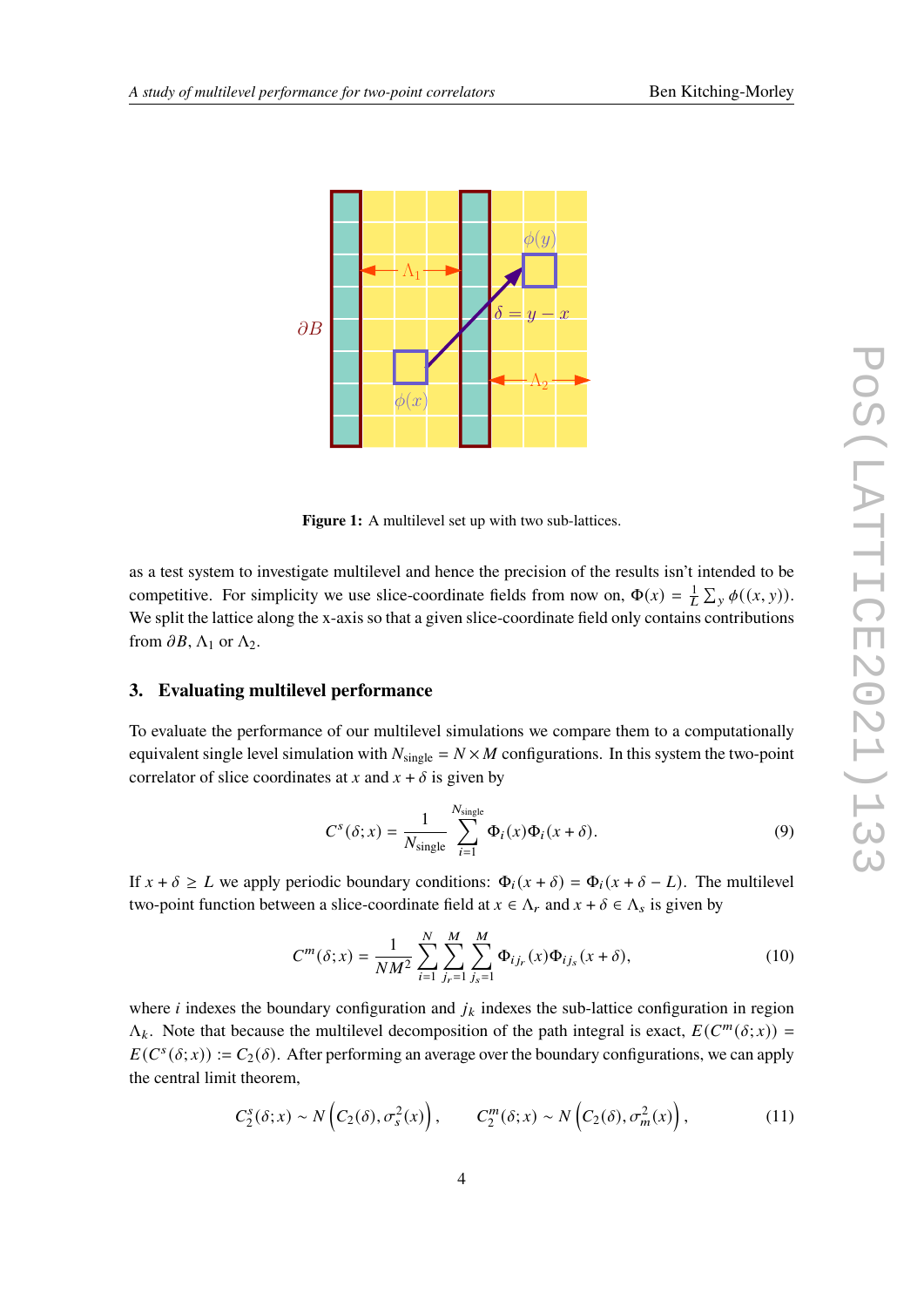where  $\sigma_m^2(x)$ , in the case of  $\Lambda_r \neq \Lambda_s$ , is given by equation [\(7\)](#page-2-0) and in other cases by similar expressions. Analogous expressions hold for the single level variance  $\sigma_s^2(x)$ .

#### **3.1 Optimum Weighting**

To obtain the overall estimate for the two-point correlator we take a weighted average across all values of  $x$ ,

$$
C_2^s(\delta) = \sum_x W_x^s C_2^s(\delta; x),
$$
  
\n
$$
C_2^m(\delta) = \sum_x W_x^m C_2^m(\delta; x),
$$
\n(12)

where  $\sum_{x} W_x^s = \sum_{x} W_x^m = 1$ . Defining  $\mathbf{W}^m = (W_1^m, W_2^m, ..., W_L^m)$  and  $\mathbf{W}^s = (W_1^s, W_2^s, ..., W_L^s)$ , the overall distribution of our correlator estimator is given by

$$
C_2^s(\delta) \sim (C_2(\delta), \mathbf{W}^s \cdot Cov^s(\delta) \cdot \mathbf{W}^s), \qquad (13)
$$

$$
C_2^m(\delta) \sim (C_2(\delta), \mathbf{W}^m \cdot Cov^m(\delta) \cdot \mathbf{W}^m), \qquad (14)
$$

where  $Cov^m(\delta)$  is the  $L \times L$  covariance matrix between multilevel correlators of separation  $\delta$  with their first insertion at different positions on the lattice:  $Cov^m(\delta)_{x_1x_2} = \langle C_2^m \rangle$  $2^m_2(\delta; x_1) C_2^m$  $\binom{m}{2}(\delta; x_2)$  –  $\langle C_2^m$  $\binom{m}{2}(\delta; x_1) \rangle \langle C_2^m$  $Z_2^m(\delta; x_2)$ , while  $Cov^s(\delta)$  is defined similarly. We choose the values of  $W_x^m$  that minimize the quadratic form  $W^m \cdot Cov^m(\delta) \cdot W^m$  subject to  $\sum_x W_x^m = 1$ . For a single level algorithm the optimal choice of  $W^s$  is  $W^s = 1/L \forall x$ . In this piece of work, the covariance matrix has been determined in two different ways. The first is to use the simulation data to calculate an empirical covariance matrix, which is used to weight the correlators and numerically evaluate multilevel. To avoid introducing a bias, the data used to find optimal weights was separated from the data weighted by those weights. We therefore split the data into sets, and use the data in all but one of the sets to determine the weighting for the data in the remaining set. We repeat this for each set in turn to get weighted contributions from all sets. The second part of this work is to provide a model for predicting the covariance matrix, and therefore multilevel performance.

#### **3.2 Observed Performance Gain**

An  $L = 32$ ,  $N = 500$ ,  $M = 500$  multilevel simulation and a computational-cost-equivalent single level setup were both executed using Python. The ratio  $\sigma_s/\sigma_m$  against the correlation length  $\xi$  is shown for both short ( $\delta = 4$ ) and long ( $\delta = 16$ ) correlators in figure [\(2\)](#page-5-0). For the single level system a uniform weighting was used, while for the multilevel system one of three possible weighting schemes was used:

- 1. **Optimum Weights** Weights that minimize the quadratic form  $W^m \cdot Cov^m(\delta) \cdot W^m$  subject to  $\sum_{x} W_x^m = 1$ .
- 2. **Even Weights**  $W_x^m = 1/L$ ,  $\forall x$ .
- 3. **Basic Weighting** Correlators between two boundaries have a weight of 1, while correlators between a boundary and a non-boundary site, or between two sites in the same sub-lattice, have a weight of M. Correlators between two different sub-lattices have a weight of  $M^2$ . These weights are then normalized by  $\sum_{x} W_x^m = 1$ .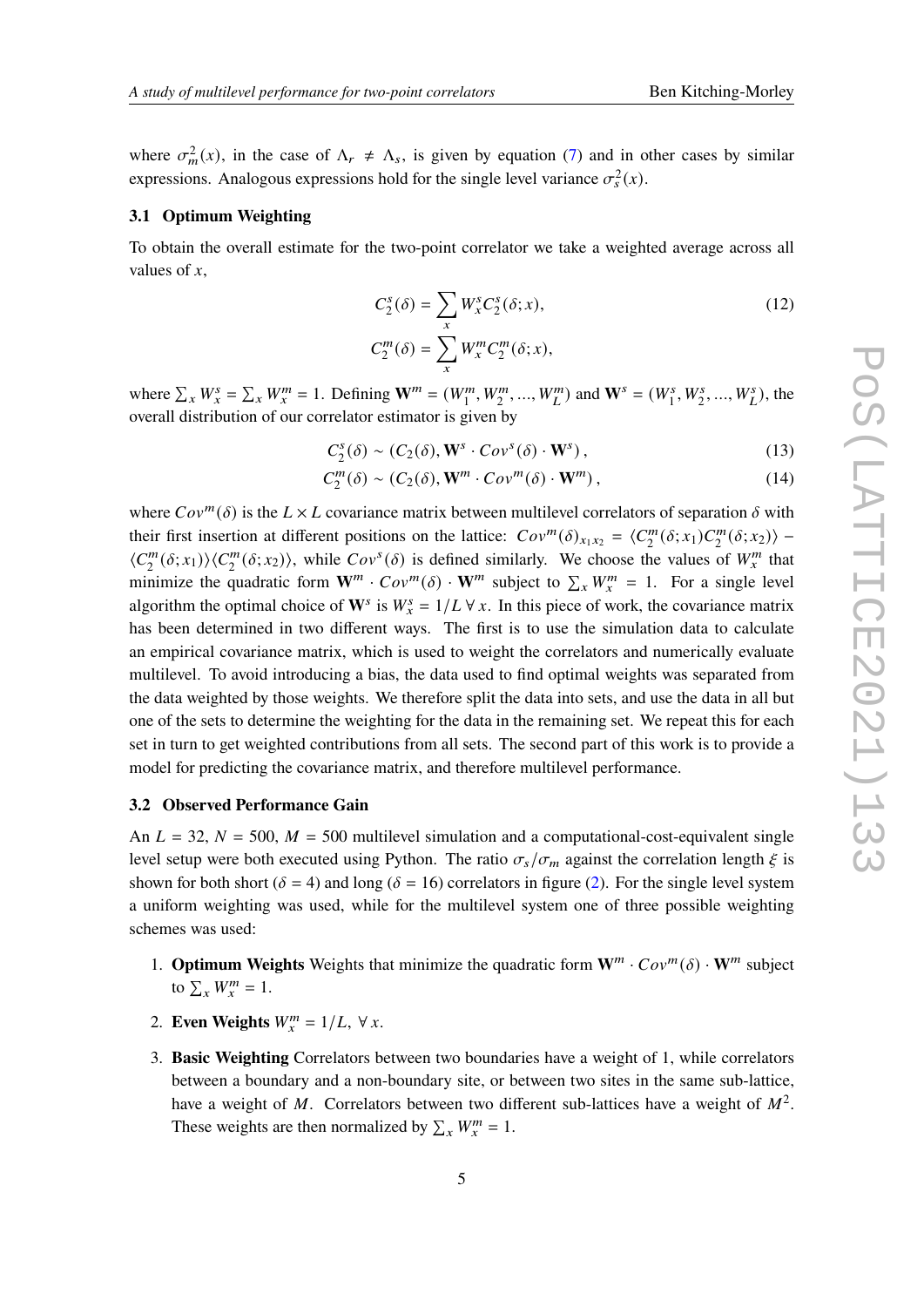<span id="page-5-0"></span>

**Figure 2:** The ratio of the standard deviation of a single level simulation and a multilevel simulation of equivalent computational time is shown against the correlation length. Here  $N = 500$  boundary configurations and  $M = 500$  sub-lattice configurations were used on a 32  $\times$  32 lattice. The black-dashed lines represent the theoretical best and worst performance scenarios for multilevel.

When the correlation length is small compared to the lattice size a multilevel algorithm performs better than an equivalent single level one, while for larger correlation lengths it performs more poorly. When the correlation length is large, the sub-lattice field values are almost entirely determined by the boundary meaning the  $1/N$  scaling term in eq. [\(7\)](#page-2-0) dominates, causing the standard deviation of correlators to be  $\sqrt{M}$  larger compared to the single level algorithm. With a small correlation length, the sub-lattice sites are largely independent of the boundary. Since we have  $N \times M^2$  such contributions to the multilevel average, compared to the  $N \times M$  for the single level algorithm, the gives up to a  $\sqrt{M}$  reduction to the standard deviation. This theoretical upper level algorithm, the gives up to a  $\sqrt{M}$  reduction to the standard deviation. This theoretical upper bound in performance is approached by the  $\delta = 16$  correlator, but not by the  $\delta = 4$  correlator, as the shorter correlator involves multilevel interactions between field insertions closer to the boundary, and fewer contributions in general. In the limit  $\xi \rightarrow 0$  the second effect is dominant, and multilevel performance is  $\sqrt{2(\delta-1)/L}$  poorer than expected. This behavior is acceptable as the longest correlators suffer most from the signal-to-noise problem.

We hypothesize that multilevel performance depends only on the ratios  $r_1 = \xi/L$ , and  $r_2 = \delta/L$ , or alternatively other pairs of unitless ratios formed by  $\xi$ ,  $\delta$  and L. This hypothesis was tested by comparing the multilevel performance gain for two different lattice sizes, where the ratio  $r_2$  is kept constant, iterating over different  $r_1$  values (fig. [\(3\)](#page-6-0)). Here,  $L = 16$  and  $L = 32$  systems are compared, with  $r_2 = 0.5$ . As expected the curves sit on top of eachother. In the regime where the size of the lattice  $L$  is significantly larger than the correlation length, then the most relevant ratio is  $\delta/\xi$ .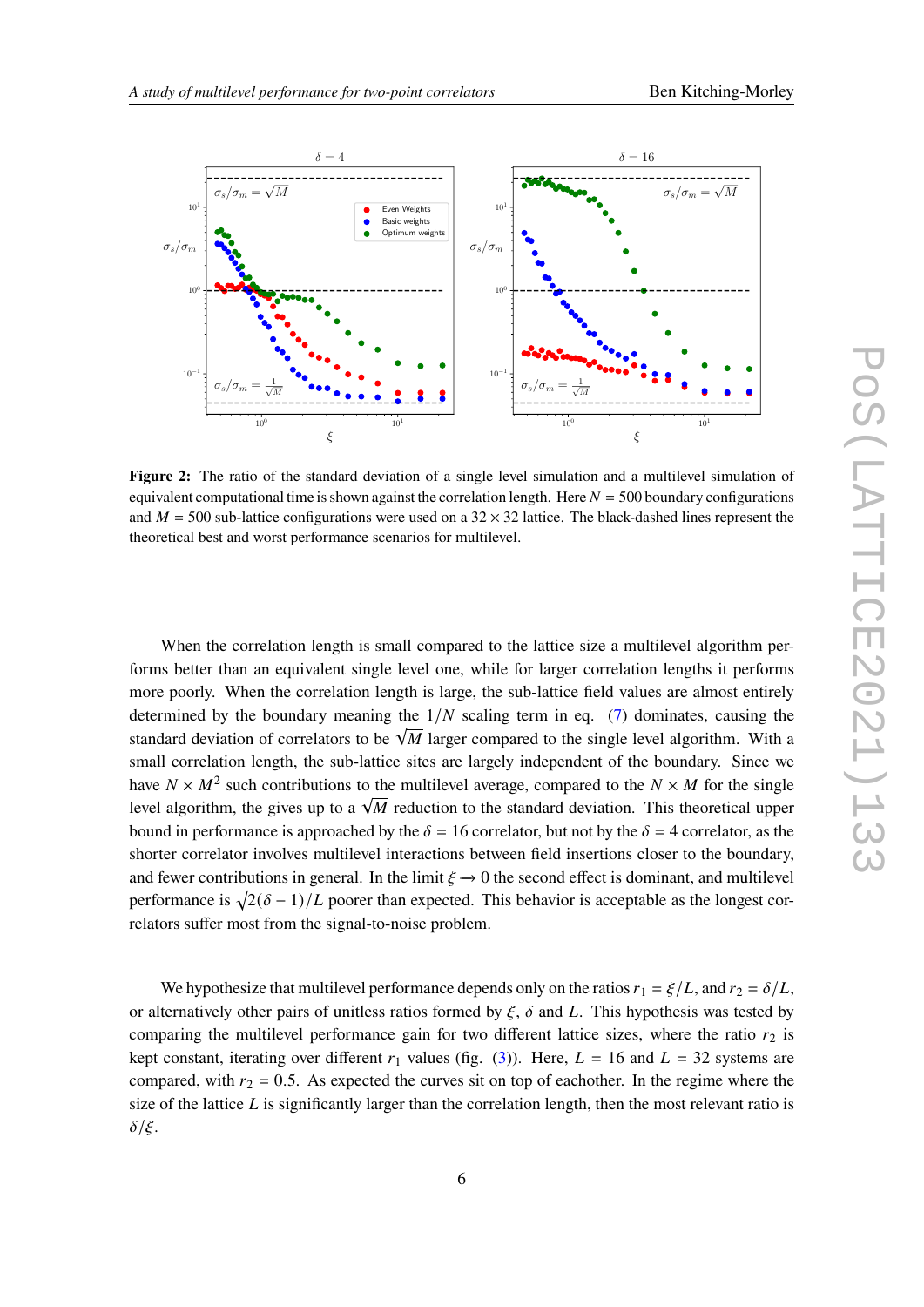<span id="page-6-0"></span>

**Figure 3:** Variation of the performance of a two-level multilevel algorithm for  $L = 16$  and  $L = 32$  lattices with  $r_1 = \xi/L$ . Using a  $\delta = L/2$  correlator with  $N = 500$  boundary configurations and  $M = 500$  sub-lattice configurations.

#### **4. A theoretical model of multilevel performance**

To calculate theoretically the standard deviation of two-point correlators in our simulations, we must predict the covariance matrices  $Cov^s(\delta)$  and  $Cov^m(\delta)$ . For example, in a single level setup, we consider four slice-coordinate field insertions at  $x = S$ ,  $x = S'$ ,  $x = T$  and  $x = T'$ , labelling them by  $\phi_i^R = \phi_i(x = R)$  where *i* indexes the boundary configuration and  $R \in \{1, 2, 3, ..., L\}$ . We are interested in two-point correlators so we take  $S' = S + \delta$  and  $T' = T + \delta$  giving,

$$
C_2^{SS'} = \frac{1}{N} \sum_{i=1}^{N_{single}} \phi_i^S \phi_i^{S'}, \qquad C_2^{TT'} = \frac{1}{N} \sum_{i=1}^{N_{single}} \phi_i^T \phi_i^{T'}.
$$
 (15)

The covariance between these two-point correlators is given by

$$
Cov(C_2^{SS'}, C_2^{TT'}) = \langle C_2^{SS'} C_2^{TT'} \rangle - \langle C_2^{SS'} \rangle \langle C_2^{TT'} \rangle = \frac{1}{N} \langle \phi^S \phi^{S'} \phi^T \phi^{T'} \rangle - C_2(\delta)^2. \tag{16}
$$

In what follows it will be convenient to normalize the fields,  $\varphi^R = \varphi^R / \sigma_{\phi}$  so that  $\sigma_{\varphi} = 1$ . This normalization will however cancel when we take the ratio  $\sigma_{single}/\sigma_{multi}$ . We use the equation for the two-point correlator in the symmetric phase,

$$
\alpha := \exp\left(-\frac{|P-Q|}{\xi}\right) = C_2(|P-Q|). \tag{17}
$$

We then enforce  $\varphi^Q = \alpha \varphi^P + f(\alpha)\epsilon$ , where  $\epsilon \sim N(0, 1)$ , so that  $\langle \varphi^P \varphi^Q \rangle = C_2(|P - Q|)$ . Taking  $\varphi^P \sim N(0, 1)$  and  $\varphi^Q \sim N(0, 1)$  we can show that  $f(\alpha) = \sqrt{1 - \alpha^2}$ . We perform this decomposition for  $\varphi^S$  and  $\varphi^T$  then repeat it when we add additional fields. For multilevel correlators it's necessary to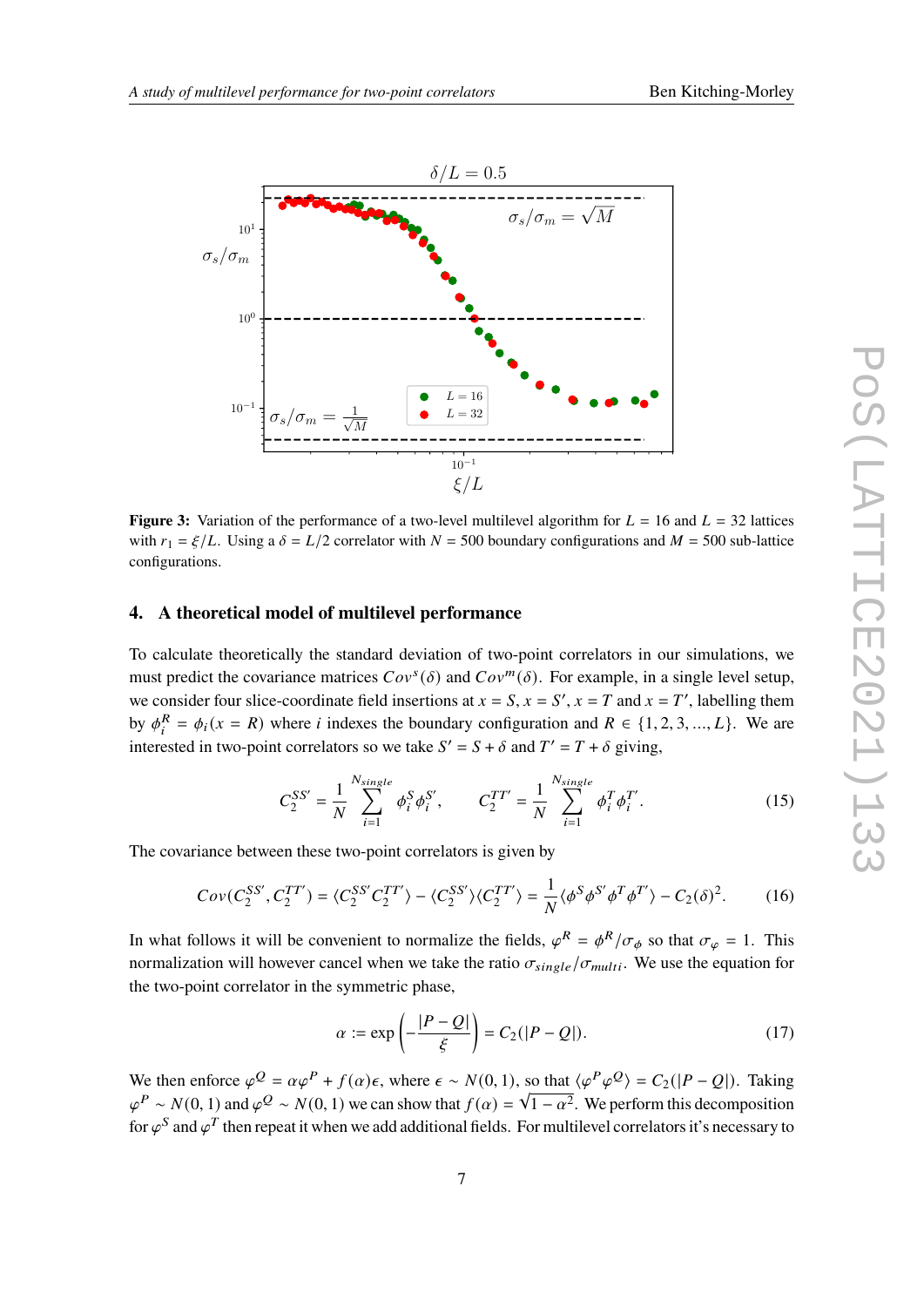<span id="page-7-0"></span>

**Figure 4:** Performance gain of a two-level multilevel algorithm against correlation length as obtained by numerical observations, and as predicted by the theoretical model of performance. In the numerical simulation a lattice of size 32 was used with a correlator separation of 16, 500 boundary configurations and 500 sub-lattice configurations.

add boundary fields into the system first, and correlate the fields in the sub-lattices to them. Further details of this model will be published in a later publication. This model performs extremely well in predicting the numerically observed multilevel performance (see figure  $(4)$ ). As the correlation length is increased the slice-coordinate fields become less normally distributed and the assumptions of the model no longer hold.

### **5. Conclusions and Outlook**

In this work the performance of the multilevel algorithm in calculating two-point functions has been investigated in the two-dimensional Ising model. As expected we observe that the performance of the algorithm is highly dependent on the correlation length, with a  $\sqrt{M}$  improvement of statistics compared to a computationally-equivalent single level algorithm in the limit  $\zeta/L \rightarrow 0$ . As correlation length is increased this performance improvement is decreased, until there is a crossover regime around  $\zeta/L = 0.1$ , above which multilevel performs more poorly than single level. A theoretical model of this algorithmic performance has been outlined, and provides an excellent description of the observed performance. This model doesn't directly use the action of the Ising model, but instead makes use of the functional form of the two-point function. This work could be extended by apply-